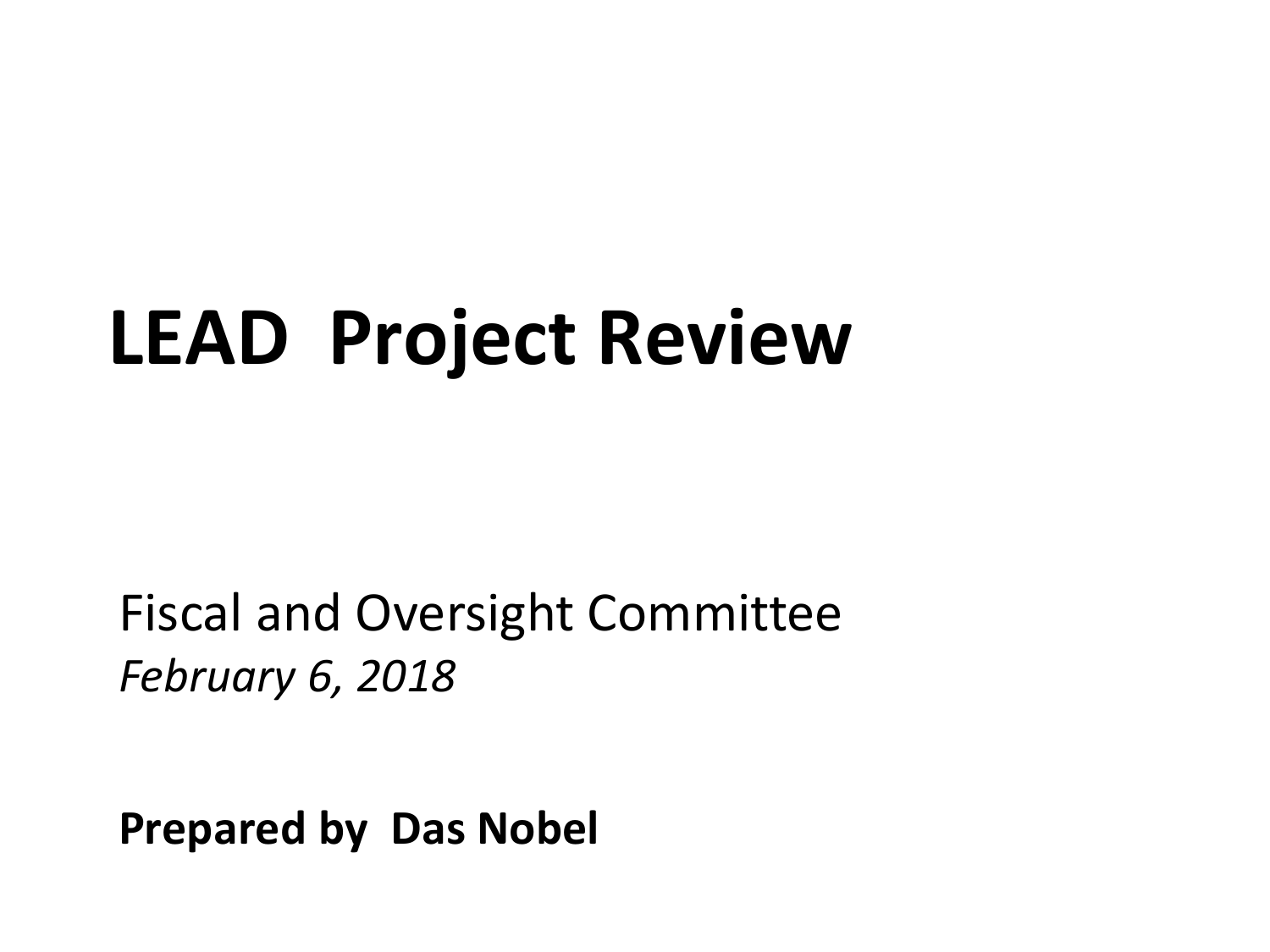## Executive Project Dashboard

| <b>Category</b>                   | <b>Prev</b><br><b>Week</b> | <b>Current</b><br><b>Week</b> | <b>Comments</b>                                                                                                                                                                                                                                                                                                                                                                                               |
|-----------------------------------|----------------------------|-------------------------------|---------------------------------------------------------------------------------------------------------------------------------------------------------------------------------------------------------------------------------------------------------------------------------------------------------------------------------------------------------------------------------------------------------------|
| <b>Overall Project Assessment</b> |                            |                               | DN 2/2: Final UAT feedback session concluded on 1/31/2018. The dev team is resolving<br>remaining few issues and plan for regression test on 2/7. Major dev effort is shifted to the<br>data migration activities.<br>Phase 2 Visit Mode redesign is available for the business to go through UAT activities<br>starting on 2/5 with the expectation that all testing and sign off will be completed by 2/16. |
| <b>Schedule</b>                   |                            |                               | DN 2/2: No issues                                                                                                                                                                                                                                                                                                                                                                                             |
| <b>Budget</b>                     |                            |                               | DN 2/2: No issues                                                                                                                                                                                                                                                                                                                                                                                             |
| <b>Scope</b>                      |                            |                               | DN 2/2: No issues. BRC forms to exclude notarization for LEAD phase 3 go live.                                                                                                                                                                                                                                                                                                                                |
| <b>Resources</b>                  |                            |                               | DN 2/2: No issues Licensing SME transition plan needs more clarity.                                                                                                                                                                                                                                                                                                                                           |
| <b>Risk</b>                       |                            |                               | DN 2/2: Data migration and system integrations are being monitored and anticipate risks<br>before they become issues. Business unit to return feedback on the open transactions<br>from the regional offices.                                                                                                                                                                                                 |

| Legend | <b>Description</b>                                                                                                                                                                    |
|--------|---------------------------------------------------------------------------------------------------------------------------------------------------------------------------------------|
|        | On track for completion on or before planned completion date, no issues.                                                                                                              |
|        | Behind schedule or risk of falling behind. Date will be missed unless issues are resolved quickly. Budget at risk of going over budget.<br>Expectations need management or resetting. |
|        | Project at risk of stoppage, major delays, budgetary constraints. Executive decisions must be made to mitigate.                                                                       |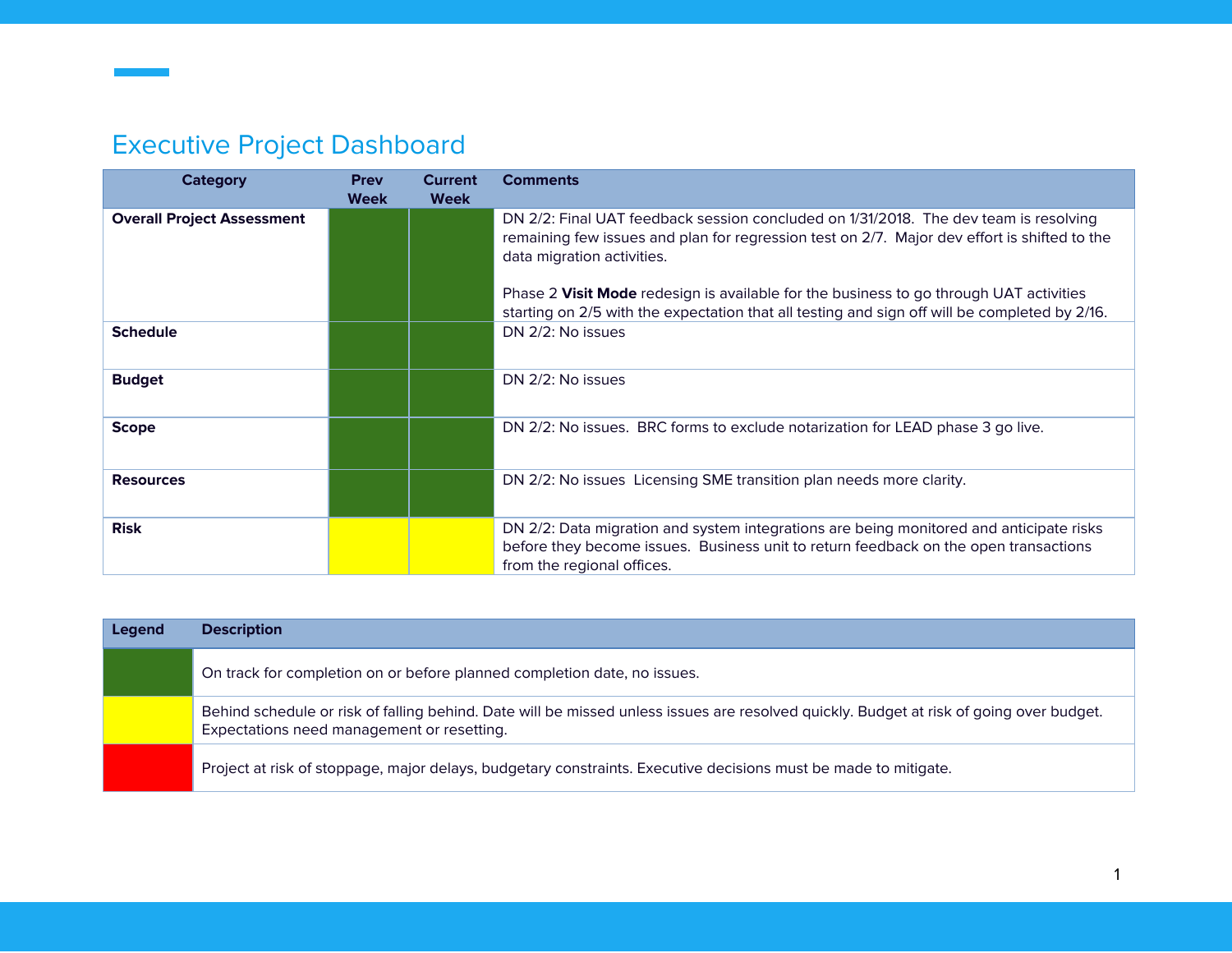#### Phase 3 Schedule - REVISED

| <b>Key Dates</b>       | <b>Key Milestones</b>                        | <b>Notes</b>                                            |
|------------------------|----------------------------------------------|---------------------------------------------------------|
| 1/31/2018              | Last day for final feedback from UAT testers |                                                         |
| 2/1/2018 to 2/7/2018   | System stabilization                         |                                                         |
| 2/7/2018 to 2/14/2018  | Regression testing                           |                                                         |
| 2/16/2018 to 3/2/2018  | Training - Part I                            | ECC staff and Provider training sessions                |
| 3/5/2018 to 3/9/2018   | Make up days or remote training/checkpoints  |                                                         |
| 3/17/2018 to 3/20/2018 | Production deployment and sanity test        | System will NOT be accessible by providers or licensors |
| 3/21/2018              | Go Live                                      |                                                         |
| 3/22/2018 to 4/27/2018 | <b>Support and Checkpoints</b>               |                                                         |
| 4/9/2018 to 5/29/2018  | Training - Part II                           | Specific dates are TBD                                  |

Revised training schedule is available [[link\]](https://docs.google.com/spreadsheets/d/1bCgBRcpMdyHLDx058jzzHfkvtcFt7yu1jpY588HaMm0/edit#gid=1029183419)

Detail project plan in Google sheet [[link\]](https://docs.google.com/spreadsheets/d/1OKrrSbr7GVQ_zen_ZIVo93BwYnFSuQ86Y6NALJFG2v4/edit#gid=1297639763).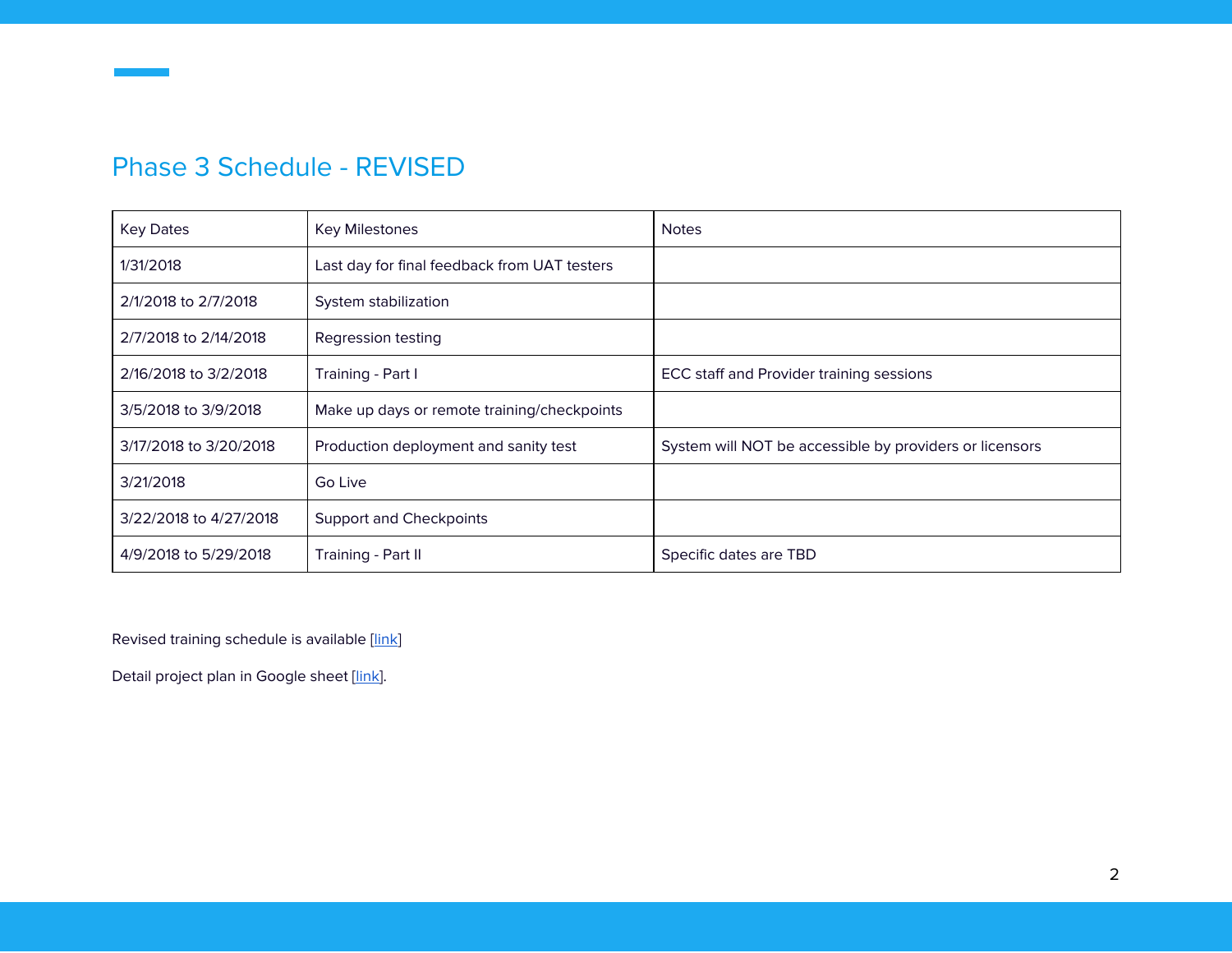| <b>Bucket 1 - Closed Transactions</b>                                                                                                                                                                                                         | <b>Bucket 2 - Open Transactions</b>                                                                                                                                                                                                                                                                                                                                                               | <b>Bucket 3 - 30K Programs</b>                                                                                                                                                                                                                                                     | <b>Bucket 4 - Compliance and</b><br><b>Non-Compliance Visit Data</b>                                                                                                                                                     |  |  |
|-----------------------------------------------------------------------------------------------------------------------------------------------------------------------------------------------------------------------------------------------|---------------------------------------------------------------------------------------------------------------------------------------------------------------------------------------------------------------------------------------------------------------------------------------------------------------------------------------------------------------------------------------------------|------------------------------------------------------------------------------------------------------------------------------------------------------------------------------------------------------------------------------------------------------------------------------------|--------------------------------------------------------------------------------------------------------------------------------------------------------------------------------------------------------------------------|--|--|
| In Progress<br>Validate data mapping (dev)<br>Queue<br>Validate data mapping<br>$\bullet$<br>(business)<br>Load data in sandbox<br>Validate data in sandbox<br>Completed<br>Draft data mapping from<br>$\bullet$<br>Licensing Manager to LEAD | In Progress<br>Validate data mapping (dev)<br>$\bullet$<br>Validata sample data in<br>$\bullet$<br>staging sandbox (dev)<br>Queue<br>Validate data mapping<br>$\bullet$<br>(business)<br>Load data in sandbox<br>$\bullet$<br>Validate data in sandbox<br>$\bullet$<br>Completed<br>Load sample data in sandbox<br>$\bullet$<br>Draft data mapping from<br>$\bullet$<br>Licensing Manager to LEAD | In Progress<br>Draft data mapping from<br>$\bullet$<br>Licensing Manager to LEAD<br>Analyze 30K programs<br>$\bullet$<br>Queue<br>Validate data mapping<br>$\bullet$<br>(business)<br>Load data in sandbox<br>$\bullet$<br>Validate data in sandbox<br>$\bullet$<br>Completed<br>٠ | In Progress<br>Validate data mapping (dev)<br>$\bullet$<br>Queue<br>Validate data mapping<br>(business)<br>Load data in sandbox<br>Validate data in sandbox<br>$\bullet$<br>Completed<br>Draft data mapping<br>$\bullet$ |  |  |

### Data Migration Activities

Note: Compliance and Non-Compliance data dating back to 1/1/2007. We already have Non-Compliance data dating back to 7/1/2010.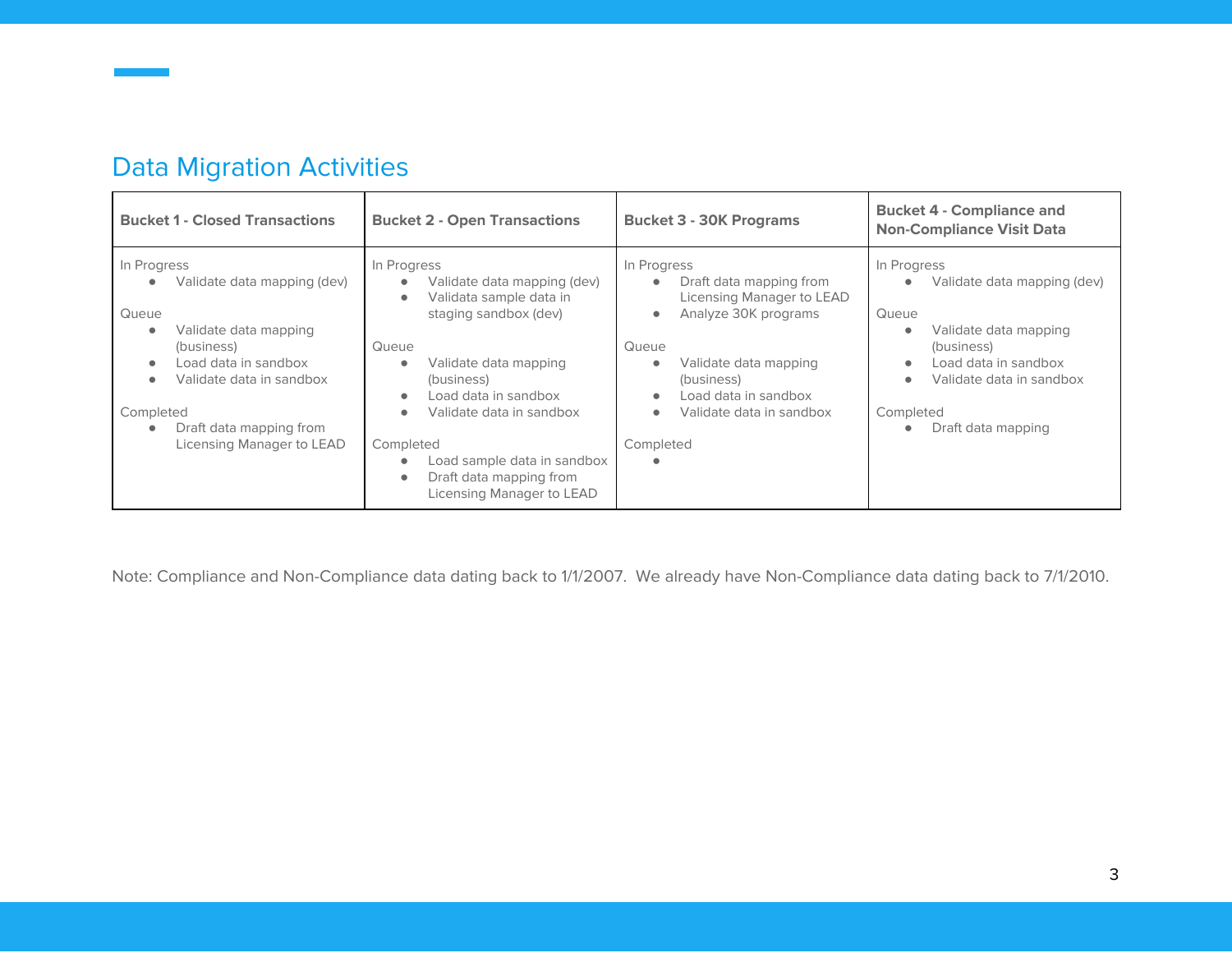#### Phase 3 - UAT Readiness to Production Go Live Deliverables

|                | <b>Milestones</b>         | <b>Stage</b> | <b>Status</b>      | <b>Comments</b>                                                                                                                             | Est.<br><b>Complete</b><br><b>Date</b> | <b>Actual</b><br><b>Complete</b><br><b>Date</b> | <b>Vendor</b><br><b>Lead</b> | <b>EOE/EEC</b><br><b>Lead</b> |
|----------------|---------------------------|--------------|--------------------|---------------------------------------------------------------------------------------------------------------------------------------------|----------------------------------------|-------------------------------------------------|------------------------------|-------------------------------|
|                | Phase 3 dev issues        | 100%         | Complete           | DN 11/24: 404/407 defects are<br>closed. We need to complete<br>regression test for these issues<br>in addition to the remaining<br>issues. | 11/24                                  | 11/24                                           | Harshit                      | Das                           |
| $\overline{2}$ | <b>UAT Readiness</b>      | 100%         | Complete           | DN 12/1: Kicked off UAT on 11/27                                                                                                            | 11/24                                  | 11/27                                           | <b>Harshit</b>               | Das                           |
| 3              | <b>UAT Support</b>        | 99%          | In Progress        | DN 2/2: Resolve remaining<br>handful of issues to close out this<br>milestone.                                                              | 12/31<br>1/31                          |                                                 | Harshit                      | Das                           |
| 4              | Training Support - Part I | 0%           | <b>Not Started</b> | DN 1/19: Updated schedule is<br>available. Communication<br>strategy is in progress.                                                        | 2/9<br>3/9                             |                                                 | Harshit,<br>Pete             | Das                           |
| 5              | Data Migration            | 55%          | In Progress        | DN 2/2: Parallel workstream<br>across all 4 buckets.                                                                                        | 2/28                                   |                                                 | Harshit                      | Das                           |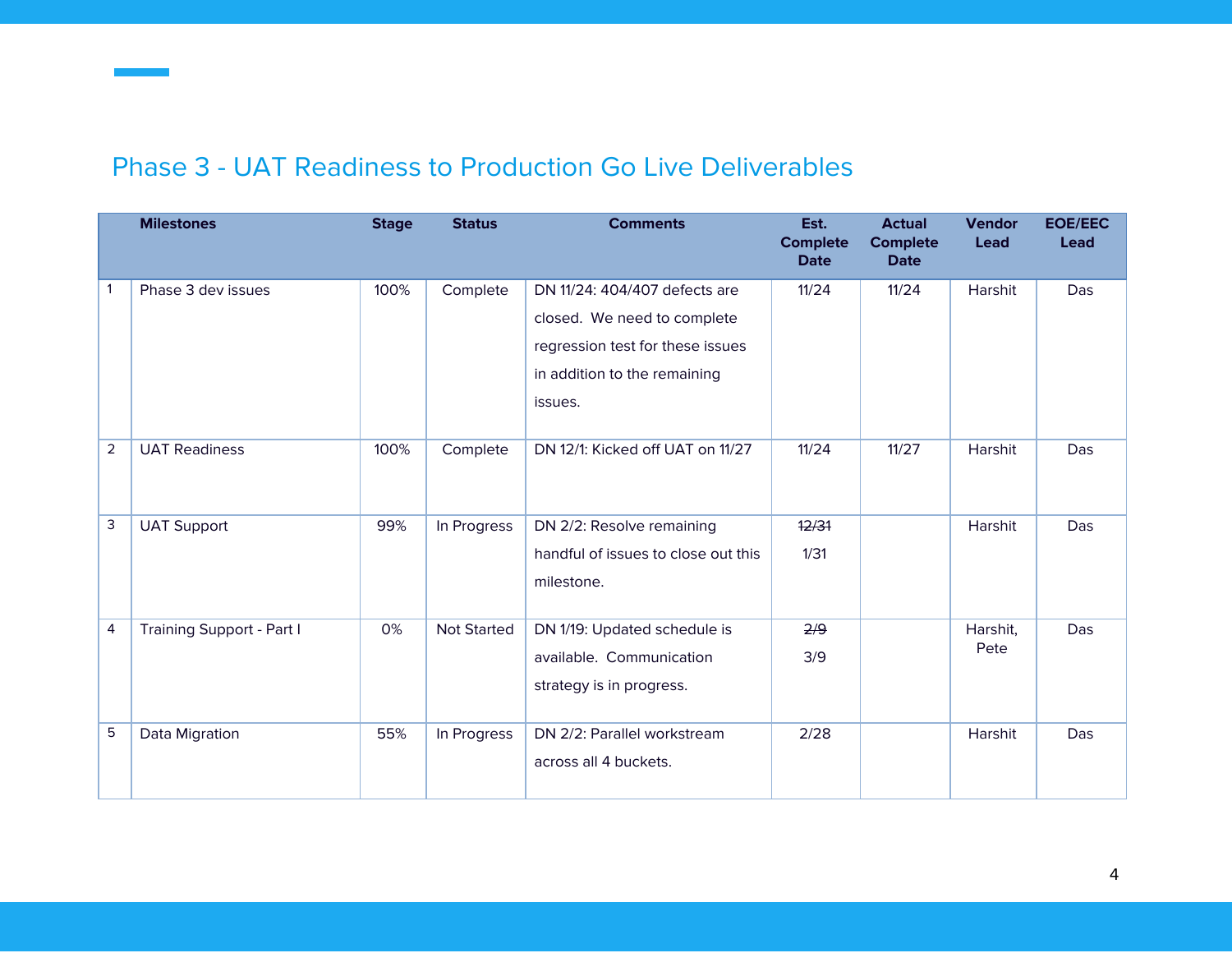| 6  | <b>Production Deployment</b>                                                                           | 0%  | Not Started        |                                                                                                                                                      | 2/14          | Harshit | Das      |
|----|--------------------------------------------------------------------------------------------------------|-----|--------------------|------------------------------------------------------------------------------------------------------------------------------------------------------|---------------|---------|----------|
| 7  | Production Go Live Support                                                                             | 0%  | <b>Not Started</b> |                                                                                                                                                      | 2/15          | Harshit | Das      |
| 8  | <b>Training Support - Part II</b>                                                                      | 0%  | <b>Not Started</b> | DN 1/5: Schedule to be finalized                                                                                                                     | 3/20          | Pete    | Lynne    |
| 9  | <b>Architecture Changes</b>                                                                            | 95% | In Progress        | DN 1/5: Incremental progress<br>with architecture changes.<br>Please see this list. One item is<br>remaining from the Phase 3<br>release list items. | 12/31         | Harshit | Das      |
| 10 | <b>Data Dictionary Activities</b><br>90% Target Completion by 11/27<br>100% Target Completion by 12/31 | 99% | In Progress        | DN 12/29: Solid coverage and we<br>will keep this open until end of<br>UAT.                                                                          | 12/31<br>1/31 | Gaurang | Das      |
| 11 | <b>Decommission Systems</b>                                                                            | 25% | In Progress        | DN 1/19: Damjan to send updated<br>request for further analysis.                                                                                     | 2/14          | Das     | Jennifer |

Note: N/A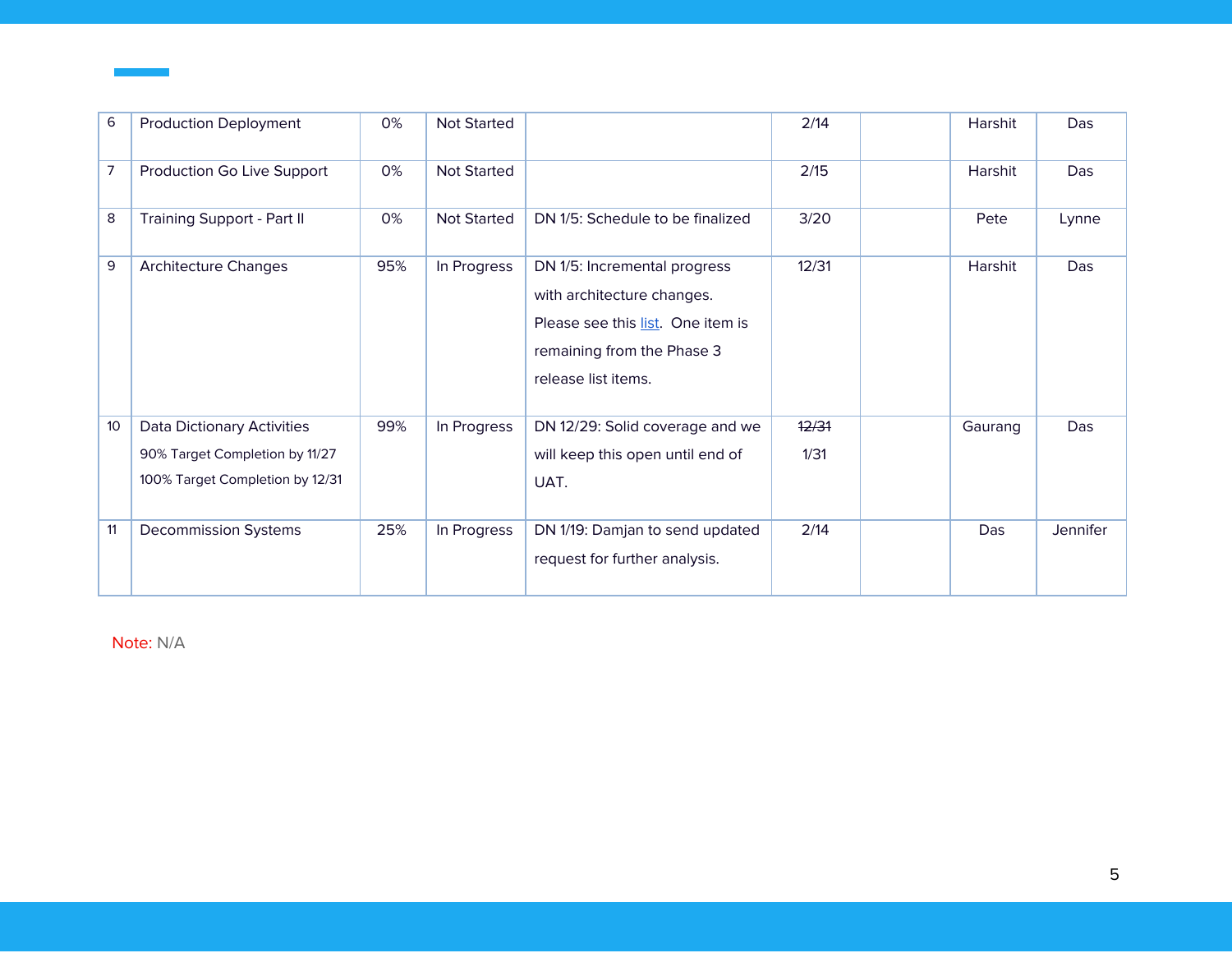#### OPEN Issues / Risks

| # | <b>Description</b>                           | <b>Priority</b> | <b>Status</b> | <b>Mitigation Plan</b>                                                                                                                                                                                                                                                                                                                                                                                                                                                                                                                                                                                                                                                                                                                                                                                                                                                                                                                                                                                                                                                                                                                                                                                               |
|---|----------------------------------------------|-----------------|---------------|----------------------------------------------------------------------------------------------------------------------------------------------------------------------------------------------------------------------------------------------------------------------------------------------------------------------------------------------------------------------------------------------------------------------------------------------------------------------------------------------------------------------------------------------------------------------------------------------------------------------------------------------------------------------------------------------------------------------------------------------------------------------------------------------------------------------------------------------------------------------------------------------------------------------------------------------------------------------------------------------------------------------------------------------------------------------------------------------------------------------------------------------------------------------------------------------------------------------|
| 1 | Software quality                             | High            | Open          | DN 10/13: Our observation of phase 2 and phase 3 software quality is<br>poor. Several things are contributing to this:<br>Resource changes within Incapsulate team over the past<br>few months<br>Beginner level expertise within the Salesforce platform<br>demonstrates blatant infraction with design decision [gdoc]<br>Lack of process control - inability to lock down<br>requirements, build and get proper sign off from business<br>DN 11/24: A number of architecture changes are made to improve<br>quality. Additional work is remaining for continuous improvement<br>over the next few months.<br>DN 12/4: We tackled a few items that needed immediate attention to<br>improve quality. There is a significant technical debt that we<br>inherited that requires a short term and a long term strategy. By end<br>of Dec 2017, we will be able to put together a roadmap for post<br>phase 3 changes.<br>DN 12/29: Visit mode and corrective action review pages will be<br>redesigned to minimize user frustration. Wireframes will be<br>presented on 1/2/2018 for the business unit to review.<br>DN 1/19: Phase 2 Visit mode is approved for development and is in<br>progress with the dev team. |
| 2 | Data migration: profiling and data cleansing | High            | Open          | DN 11/13: Expectation is to bring to additional licensing activities data.<br>Potential risk of going back too far where the data quality may<br>degrade. Proper data profiling activities are being taken to address<br>this potential risk.<br>DN 1/12: Great progress with the data mapping and analyzing the<br>open transactions data.                                                                                                                                                                                                                                                                                                                                                                                                                                                                                                                                                                                                                                                                                                                                                                                                                                                                          |
| 3 | System integration and downstream impact     | High            | Open          | DN 11/13: To avoid hiccups after phase 3 go live, the team is going to<br>push data from LEAD to Licensing Manager 2010. Possible<br>challenges around creating new providers data and handling<br>business rules within the data level.                                                                                                                                                                                                                                                                                                                                                                                                                                                                                                                                                                                                                                                                                                                                                                                                                                                                                                                                                                             |
| 4 | <b>LEAD AWS Account</b>                      | High            | Open          | DN 12/1: Incapsulate may have used their own contracted AWS<br>account and we are working with them to transfer the account to<br>EOE.<br>DN 12/29: We have full access to the account and will need to figure<br>out how the renewal process will be handled from procurement<br>perspective.                                                                                                                                                                                                                                                                                                                                                                                                                                                                                                                                                                                                                                                                                                                                                                                                                                                                                                                       |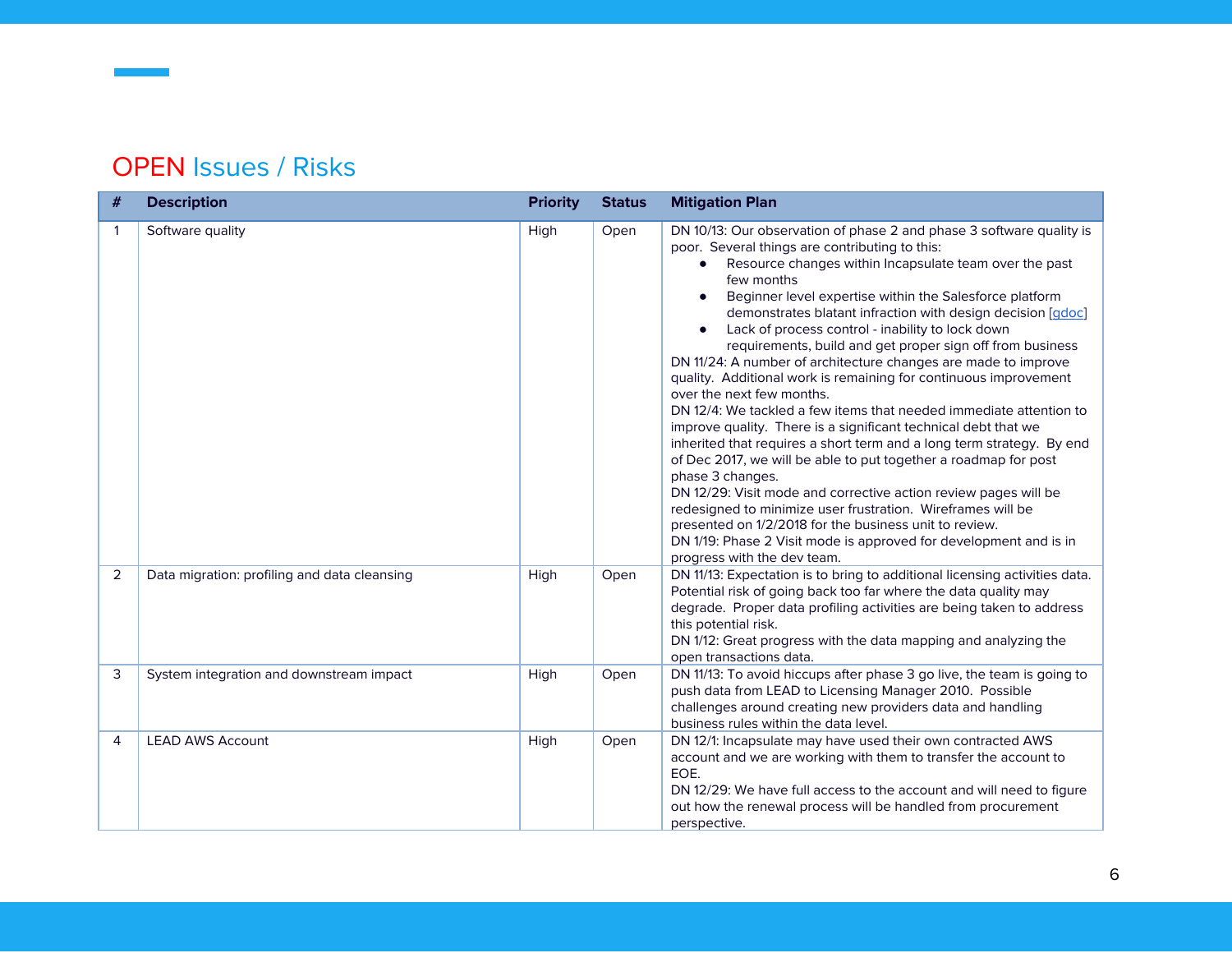| <b>SME Transition is unclear</b> | Hiah | Open | DN 1/12: The core project team is requesting clarity over the   |
|----------------------------------|------|------|-----------------------------------------------------------------|
|                                  |      |      | transition plan for the SME. The team can significantly benefit |
|                                  |      |      | especially within the R&P program area.                         |

#### RESOLVED Issues / Risks

| <b>Description</b>            | <b>Priority</b> | <b>Status</b> | <b>Proposed Solution</b>                                                                                                                                                                                                                                                                                                                                  |
|-------------------------------|-----------------|---------------|-----------------------------------------------------------------------------------------------------------------------------------------------------------------------------------------------------------------------------------------------------------------------------------------------------------------------------------------------------------|
| Updated BRC forms are pending | High            | Closed        | DN 1/2: Remaining BRC forms are pending that is contributing to the<br>delay in schedule. These forms are critical for the licensing business<br>processes and we are not able to work around it.<br>DN 1/12: Felicia updated that the BRC documents are completed;<br>however, she will review them early this week before sharing with the<br>dev team. |
|                               |                 |               |                                                                                                                                                                                                                                                                                                                                                           |

Note: Removed resolved items as of 1/12

## Key Decisions

|               | <b>Date</b> | <b>Topic</b>                                                                                              | <b>Description</b>                                                                                                                                                                                                                                                                                                                                                                                                                         | <b>Approver</b>   |
|---------------|-------------|-----------------------------------------------------------------------------------------------------------|--------------------------------------------------------------------------------------------------------------------------------------------------------------------------------------------------------------------------------------------------------------------------------------------------------------------------------------------------------------------------------------------------------------------------------------------|-------------------|
|               | 11/09/17    | Consent form and notarization activities within<br>LEAD. Wet signature is not needed for<br>notarization. | Can we accept scanned copy of the notarized form or<br>does EEC need a hard original copy with wet signature<br>? If we need Wet signature what are the reasons ? Yes,<br>we can accept a scanned copy of the notarized<br>consent form.<br>2. When do we need to go live with the Notarized<br>signature process? I recommend that we go live as<br>soon as possible because we are presently not in<br>compliance with this requirement. | Felicia           |
| $\mathcal{P}$ | 11/17/17    | <b>EEC Review - Due Diligence</b>                                                                         | Transaction due diligence list is introduced as part of the<br>application review. The licensing team is preparing the<br>complete list and help prepare a matrix by transaction<br>types/forms.                                                                                                                                                                                                                                           | Donna, Lynne, Das |